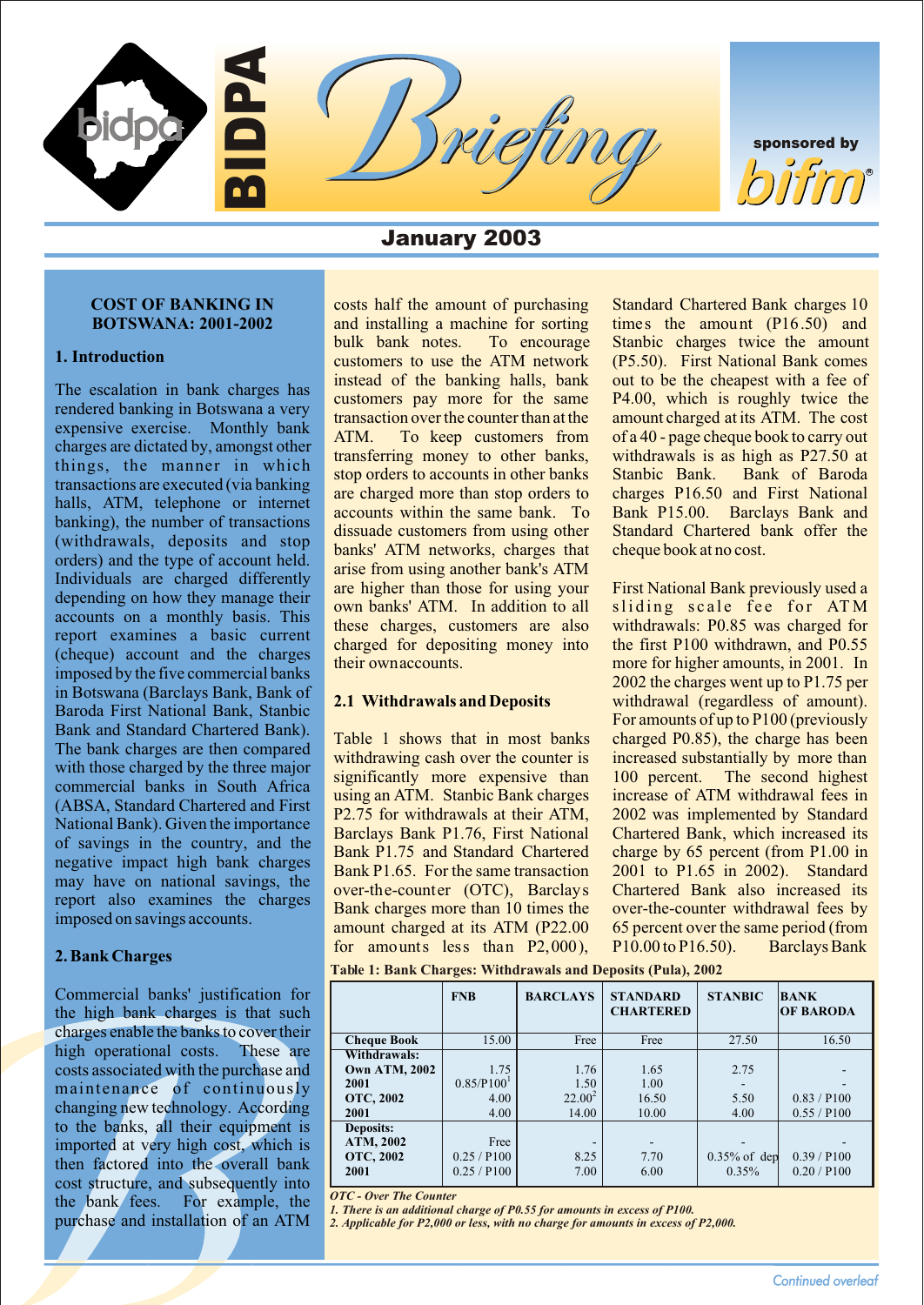



increased its charges for over the Maintenance fees are charged whether counter withdrawals by 57 percent **2.3 Other Transactions** or not you make transactions during fromP14.00toP22.00.<br>As noted earlier, bank charges are independent of the value of

experienced a substantial increase at customers manage their accounts. charges the highest maintenance fee Bank of Baroda, from P0.20 per P100 The frequent signing of cheques, of P49.50. This is followed by Bank deposited in 2001, to P0.39 per P100 several stop orders and withdrawing of Baroda with a maintenance fee of deposited in 2002 (a 95 percent from other banks' ATM networks are P38.50 (an increase of 54 percent increase). Standard Chartered Bank some of the several activities that from the previous vear). Barclavs increased its fees for the same result in high charges. The charge Bank and Standard Chartered Bank transaction by 28 percent, (from P6.00 imposed on stop orders depends on charge P7.70 per month (an increase to P7.70) and Barclays Bank by 18 whether the order is to an account of 28 percent over the previous year). to P7.70) and Barclays Bank by 18 whether the order is to an account of 28 percent over the previous year). percent, from P7.00 to P8.25. First within the same bank or an account at These fees are in most cases treated National Bank maintained its charges another bank. Stop orders within se pa ra te ly to the ac ti vi ty or at P0.25 per P100 deposited. Stanbic Bank and Bank of Baroda are transaction fees, to the extent that cash

that charges its customers for of P8.25 in 2002. Baroda is the only bank that uses the obtaining a statement via the ATM. The highest percentage increase experienced by any particular transaction in the survey was First National Banks' ATM statement charge. The charges for this service were increased from P0.50 in 2001, to P1.65 in 2000 (an increase of more than 200 percent). Despite this increase by FNB, it is not the most expensive bank to transact with on a monthly basis.

As noted earlier, bank charges are In 2002, over-the-counter deposit fees often dictated by the manner in which transactions made. Stanbic Bank several stop orders and withdrawing of Baroda with a maintenance fee of some of the several activities that from the previous year). Barclays Stanbic Bank and Bank of Baroda are transaction fees, to the extent that cash<br>at no cost, whilst Standard Chartered withdrawals, deposits, statement **2.2 Bank Statements** Bank charges P22.00 for this service. requests and other activities attract Barclays Bank offered this service their own fees in addition to the First National Bank is the only bank free in 2001, but introduced a charge monthly maintenance fee. Bank of

**Table 3: Other Transactions, 2001-2002 (Pula)**

|                                | <b>FNB</b> | <b>Barclays</b> | <b>Standard</b><br><b>Chartered</b> | <b>Stanbic</b>            | <b>Bank of Baroda</b> |
|--------------------------------|------------|-----------------|-------------------------------------|---------------------------|-----------------------|
| Stop-orders:                   |            |                 |                                     |                           |                       |
| Own, 2002                      | 10.00      | 8.25            | 22.00                               | Free                      | free                  |
| 2001                           | 10.00      | free            | 20.00                               | Free                      | free                  |
| Other Bank, 2002               | 35.00      | 55.00           | 55.00                               | $27.50^1$ (+7.70 monthly) | 27.50                 |
| 2001                           | 35.00      | 50.00           | 20.00                               | $20.00$ (+6.00 monthly)   | 20.00                 |
| <b>Maintenance</b> , 2002      |            | 7.70            | 7.70                                | 49.50                     | 38.50                 |
| 2001                           |            | 6.00            | 6.00                                | 40.00                     | 25.00                 |
| <b>Special Clearance, 2002</b> | 85.00      | 82.50           | 82.50                               | 110.00                    | 82.50                 |
| 2001                           | 70.00      | 60.00           | 60.00                               | 70.00                     | 50.00                 |
|                                |            |                 |                                     |                           |                       |

*1. Establishment fee of P27.50*

**Table 2: Bank Statement Charges, 2001-2002 (Pula)**

|           | <b>FNB</b> | <b>Barclays</b> | <b>Standard Chartered</b> | <b>Stanbic</b> | <b>Bank of Baroda</b> |
|-----------|------------|-----------------|---------------------------|----------------|-----------------------|
| ATM, 2002 | 1.65       | Free            | Free                      | Free           | -                     |
| 2001      | 0.50       | Free            | Free                      | Free           | -                     |
| OTC, 2002 | 5.00       | 13.20           | 16.50                     | 33.00          | 3.30                  |
| l 2001    | 5.00       | 12.00           | 10.00                     | 15.00          | 2.00                  |

Obta ining a statement over-the-<br>counter is most expensive at Stanbic the account to be credited is held in Bank, at P33.00 per request (up from increase). Barc lays Bank now previous year at Standard Chartered increased its charges from P2.00 in outside accounts, while both Bank of 2001 to P3.30 in 2002 (a 65 percent Baroda and Stanbic Bank charge base. First National Bank maintained fee of P7.70 at Stanbic Bank). Increase at First National Bank maintained fee of P7.70 at Stanbic Bank). its charge of P5.00 for a statement All the banks, except FNB, charge a over the two years. The monthly maintenance fee.

The clearance of a cheque, which<br>
Bank, at P33.00 per request (up from another bank. Standard Chartered normally has a four days waiting period, can be expedited at a fee of<br>P15.00 in 2001, a 120 percent Bank and Barclays Bank both charge period, can be expedited at a fee of<br>percentage between P82.00 to P110.00 by the increase). Standard Chartered Bank P55.00 for stop orders outside their between P82.00 to P110.00 by the charges for the same service increased respective banks. The charge reflects commercial banks. The special charges for the same service increased respective banks. The charge reflects commercial banks. The special from  $B10.00$  to  $B16.50$  (a 65 percent at  $2.175$  percent increased from the clearance fee has experienced a 65 from P10.00 to P16.50 (a 65 percent a 175 percent increase from the clearance fee has experienced a 65 for Paralamental and the state of Paralamental and the state of Paralamental and the state of Paralamental and the stat P50.00 to P82.00), followed by a 57 charges P13.20 for a statement up Bank and a 10 percent increase at From P12.00 the previous year (a 10 Barclays Bank. First National Bank<br>percent increase). Bank of Baroda charges P35.00 for stop orders to (from P70.00 to P110.00), a 38 charges P35.00 for stop orders to  $($ from P70.00 to P110.00), a 38 outside accounts while both Bank of percent increase at Barclays Bank and 2001 to P3.30 in 2002 (a 65 percent Baroda and Stanbic Bank charge Standard Chartered Bank (from 2002 in 2002 (a 65 percent Baroda and Stanbic Bank charge Standard Chartered Bank (from increase, though from a relatively low P27.50 for the service (with a monthly P60.00 to P82.50) and a 21 percent<br>hase. First National Bank maintained fee of P7.70 at Stanbic Bank) increase at First National Bank (from

maintenance fee to cover the charges for these other activities. In other words, if the charges for your monthly transactions fall below the maintenance fee, the maximum charged will be the maintenance fee.

withdrawals, deposits, statement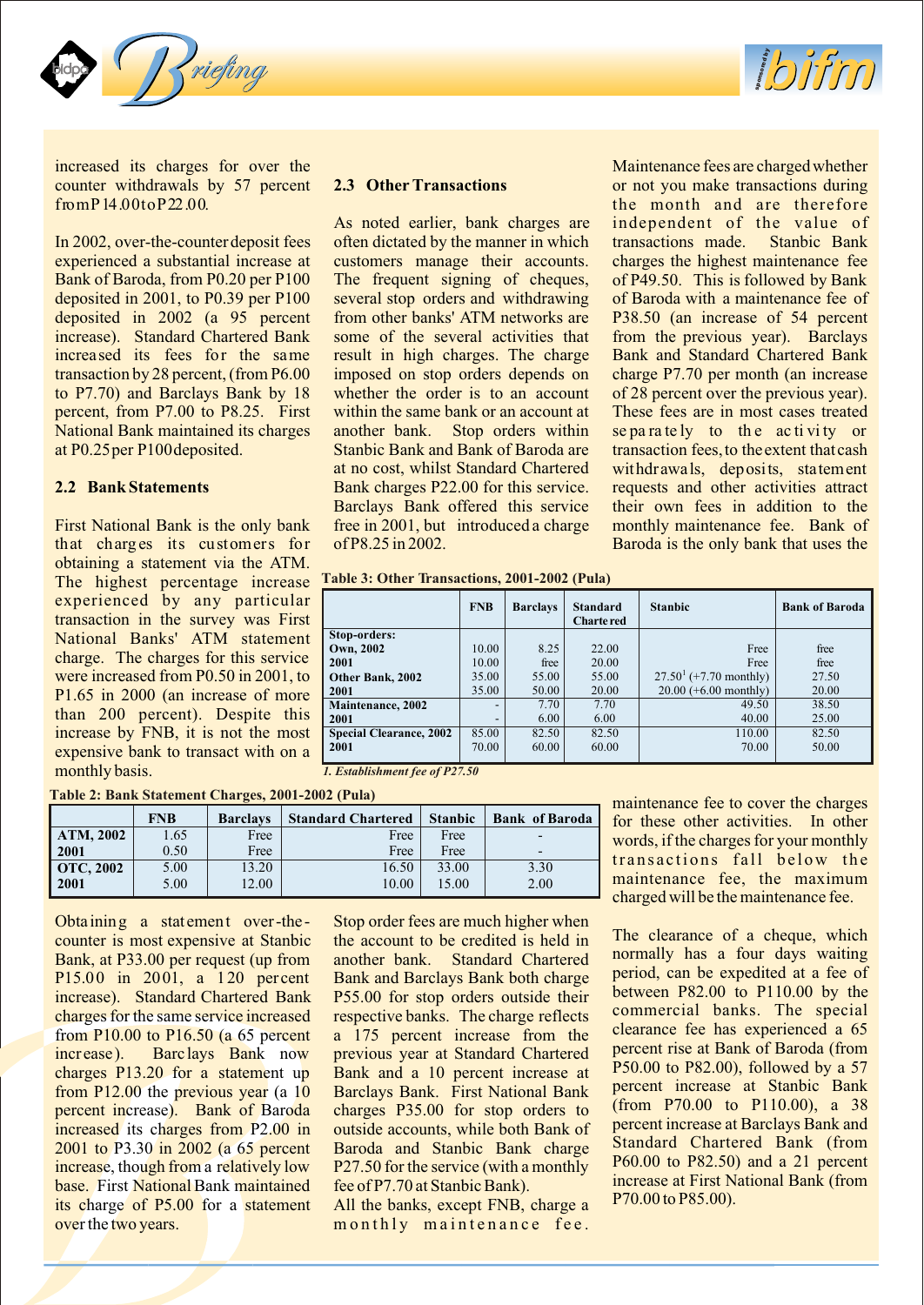



on a monthly basis across banks, we Botswa na is the average ATM examine costs for a few selected The general feeling is that Botswana withdrawal fee, together with the transactions: deposits, withdrawals, banks impose significantly higher ATM statement charge. On average, stop-orders (agreement to transfer a charges than banks in other countries Botswana banks charge P2.09 per fixed amount to a different account on like South Africa, Mauritius and even ATM withdrawal, whilst the South a monthly basis), interim statements, the USA and UK. This is generally African average comes to P2.41 per as well as the maintenance fee.  $\qquad \qquad \text{supported} \quad \text{by} \quad \text{a} \quad \text{comparative} \quad \text{cost} \qquad \text{transaction}.$ 

Stop orders (own): Other bank:

Activity Fee (one transaction)

**Table 4: Monthly Cost of Standard set of Transactions, (2002)**

10.00  $\frac{35.00}{3.30}$ 

**FNB Barclays Standard Chartered Stanbic Bank of**

22.00 55.00

 $5.00$   $8.25$   $7.70$   $5.50$ 

**Baroda**

Free 27.50

Free 35.20

To give an idea of the costs involved **3. Regional Comparison** charge in South Africa than in

This analysis clearly shows that four out of the six transactions in the table experience significantly higher average charges in Botswana than in South Africa. Based on the transactions in the table, the total average bank charges in Botswana amount to P59.63 and P20.10 for South Africa, implying that Botswana banks charge 2.97 times as much as South African banks.

### Monthly maintenance fee - 7.70 7.70 7.70 49.50 min 38.50<br> **TOTAL** 65.30 94.49 106.70 108.20 77.12 **TOTAL 65.30 94.49 106.70 108.20 77.12**

*Note: 1 Bank of Baroda does not have ATM's; therefore, the figure captures over-the-counter withdrawals which are currently charged P0.75 per P100; the charge goes up with the amount drawn.*

1x cash deposit of P2,000 5.00 8.25 7.70 7.00 7.80 4x ATM withdrawals (own) 7.00 7.04 6.60 11.00 3.32<sup>1</sup>

8.25 55.00

2 ATM interim statements 3.30 Free Free Free Free

a month), followed by Standard Standard Chartered Bank. charges as in the current accounts. Chartered Bank (P106.70 a month). Barclays Bank is third, with a monthly cost of P94.49. The bulk of the costs at Stanbic Bank, in this example, originate from the monthly withdrawals-ATM maintenance fee. Stanbic Bank and Bank of Baroda charge the highest maintenance fees, P49.50 and P38.50, respectively. Stanbic Bank offers free stop-order services (within the bank), and free interim statement facilities via the ATM. However, this is more

The monthly cost of standard exercise, using a basic cheque account **4. Savings Charges** transactions reveals that for the same on a few selective transactions, at the on a few selective transactions, at the set of transactions, Stanbic Bank top three banks in South Africa: For some banks, depositing money in imposes the highest charges (P108.20 ABSA, First National Bank and the savings account attracts similar imposes the highest charges (P108.20 ABSA, First National Bank and the savings account attracts similar<br>a month), followed by Standard StandardCharteredBank.

| Current A/C.           | <b>ABSA</b>                  | <b>FNB</b>                             | <b>Standard</b><br>Charte red            | <b>South Africa</b><br><b>AVERAGE</b><br>(P) | <b>Botswana</b><br><b>AVERAGE</b><br>(P) |
|------------------------|------------------------------|----------------------------------------|------------------------------------------|----------------------------------------------|------------------------------------------|
| Withdrawals - ATM      | $R4.00$ (P2.40)              | R3.90 (P2.35)                          | R4.15<br>(P2.50)                         | P <sub>2.41</sub>                            | P <sub>2.09</sub>                        |
| (own)                  |                              |                                        |                                          |                                              |                                          |
| <b>OTC</b> Withdrawals | R22.00 (P13.25)              | R <sub>6.70</sub> (P <sub>4.04</sub> ) | R <sub>19.75</sub> (P <sub>11.90</sub> ) | P <sub>9.73</sub>                            | P <sub>14.67</sub>                       |
| <b>OTC</b> Deposits    | R <sub>2.85</sub><br>(P1.72) | R3.00 (P1.80)                          |                                          | P <sub>1.76</sub>                            | P8.00                                    |
| Statements (ATM)       | Free                         | R <sub>1.25</sub> (P <sub>0.75</sub> ) | $R2.00$ (P1.20)                          | P <sub>0.65</sub>                            | P <sub>0.55</sub>                        |
| <b>OTC</b> Statements  | (P2.40)<br>R <sub>4.00</sub> | R3.50 (P2.11)                          | R4.50 (P2.71)                            | P <sub>2.41</sub>                            | P <sub>20.90</sub>                       |
| Stop-order             | (P2.50)<br>R <sub>4.20</sub> | R5.50 (P3.31)                          | $R6.00$ (P3.61)                          | P <sub>3.14</sub>                            | P13.42                                   |
| (own-bank)             |                              |                                        |                                          |                                              |                                          |
|                        |                              |                                        |                                          |                                              |                                          |

**Table 5: Comparative Cost Analysis of Bank Charges - South Africa and Botswana, 2002**

*Pula - Rand Exchange Rate of R1.66 per Pula*

than recovered by the high<br>maintenance charge banks in Botswana. The main fees imposed on savings<br>maintenance charge part of P49.50. A charge P14.67 for over the counts include: with<br>drawal charges<br>for First National Bank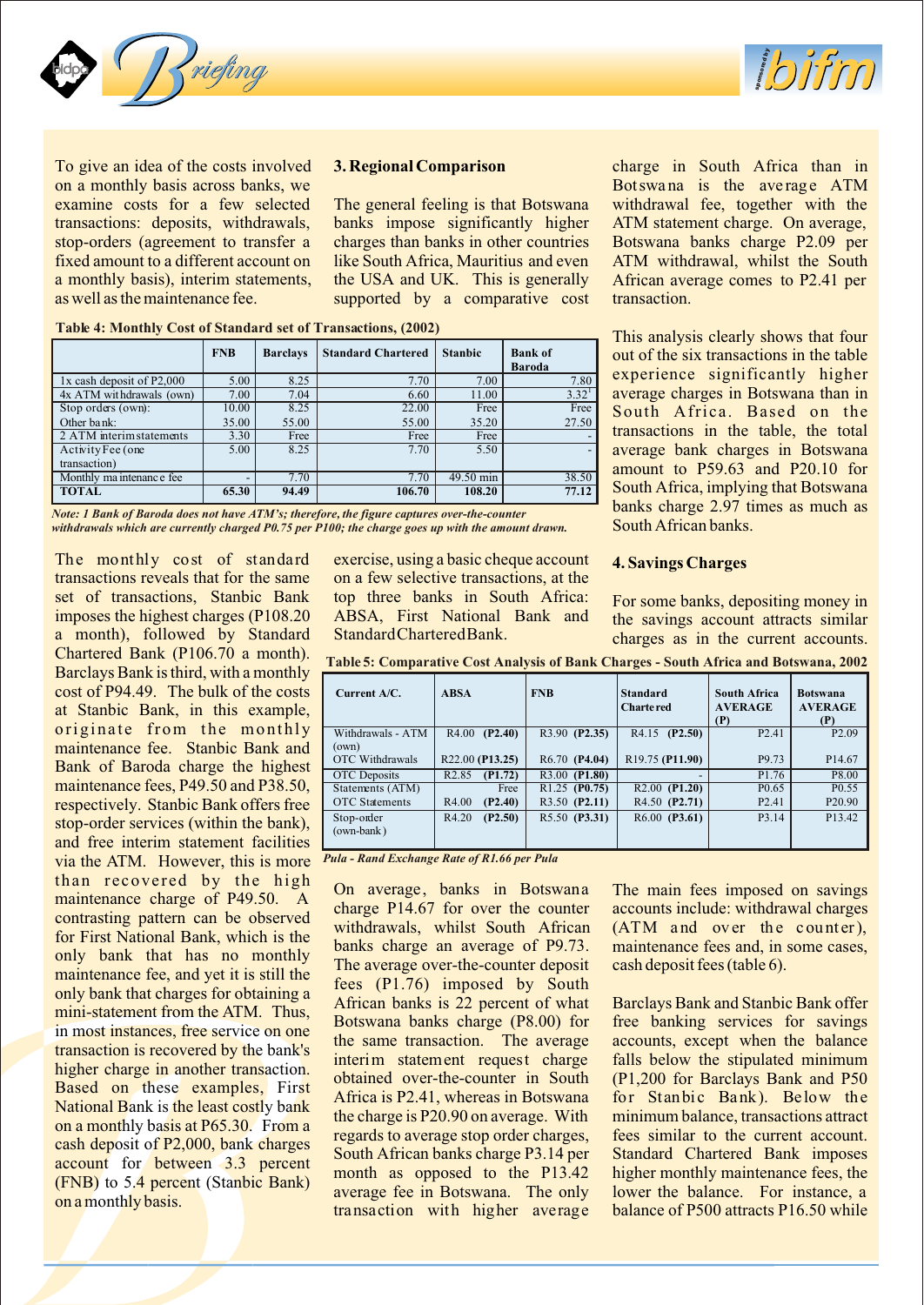



balance of between P501 - P1,000. Bank, accounted for 85 percent of the was need for improvement in the There are no charges imposed on market share in total deposits and 89 quality of services offered. These accounts with balances in excess of percent of the market share for loans. specifically referred to delays in P1,000. Stanbic Bank and Bank of customer service at banking counters, Baroda impose a charge for depositing In addition to the concentra ted malfunctioning ATMs, delays in money directly into the savings industry, the interest rate spread, processing loan applications and account. In the event that funds are which is one of the main sources of information enquiries and negligence deposited into the savings account via income for financial institutions, has in the handling of customers' a stop-order transfer from a current experienced an upward trend over the accounts. The results of the survey account, all banks (except Stanbic years, reaching 6 percent in 2001. The noted a general trend for Bank and Bank of Baroda) impose a interest rate spread, which is the malfunctioning ATMs, particularly fee, which is debited from the current difference between the deposit rates during month end when the queues are account. and the lending rates charged by banks long. This forces customers to use

P11.00 is charged for accounts with a Chartered Bank and First National banking services revealed that there

|  | Table 6: Charges on Savings Accounts, 2002 |  |
|--|--------------------------------------------|--|
|  |                                            |  |

|                 | <b>FNB</b>               | <b>Barclays</b>    | <b>Standard</b><br>Chartered <sup>1</sup> | <b>Stanbic</b>           | Bank<br>of Baroda |
|-----------------|--------------------------|--------------------|-------------------------------------------|--------------------------|-------------------|
| O-T-C Deposit   | Free                     | Free               | Free                                      | $0.38\%$ cash dep.       | P0.39/P100        |
| Withdrawal fee- |                          |                    |                                           |                          |                   |
| <b>ATM</b>      | P <sub>10.00</sub>       | P <sub>1.76</sub>  | P <sub>1.65</sub>                         | P <sub>2.75</sub>        | N/a               |
| $O-T-C$         | P <sub>10.00</sub>       | P <sub>22.00</sub> | P <sub>16.50</sub>                        | P <sub>15.00</sub>       | P0.83/P100        |
| Maintemance fee | ۰                        | P7.70              | Up to $P11.00$                            | Free                     | P38.50            |
| Activity fee    | $\overline{\phantom{0}}$ | P8.25              | -                                         | $\overline{\phantom{0}}$ |                   |
|                 |                          |                    |                                           |                          |                   |

*1. Maintenance fees vary from P16.50 for accounts with balances of P500 and below, P11.00 for accounts between P501 - P1,000 and no maintenance fees apply for balances of P1001 and above.*

amongst the low income earners. In addition to the high transaction fees, low income earners are discouraged from opening savings accounts at commercial banks due to the minimum balances required (which many savers find unaffordable) and the limited branch network, especially in rural areas. As an alternative, some customers are forced to move to the non-bank financial institutions such

**Chart 1: Interest Rate Spread 1991-2001**

banking halls where they encounter high bank charges. The efficiency of banking operations, as measured by staff cost per employee rose steadily from P48, 000 in 1996 to P79, 000 in 2000, as a result of wage increases over the period. There was, however, a simultaneous rise in the value of assets per employee over the same period, reflecting some efficiency gains.

The high fees experienced in keeping for financial intermediation is likely to<br>a savings account can undermine the be higher in the absence of effective bulk of which comprise commissions<br>willingness of people to save and



are a sign of efficiency rather than Mauritius, indicating that Botswana **5. Profitability** limited competition. Efficiency of commercial banks have a high

as the Botswana Savings Bank, which<br>offer lower interest rates than those at and the equate these profits to efficiency in the 2001. However, the same ratio stood<br>commercial banks.<br>sector and assume that the high profits a The banking sector currently consists<br>of five commercial banks, which have<br>dominated the market for deposits and<br>dominated the market for deposits and<br>loans since 1990. For the period 1990<br>and include time taken to process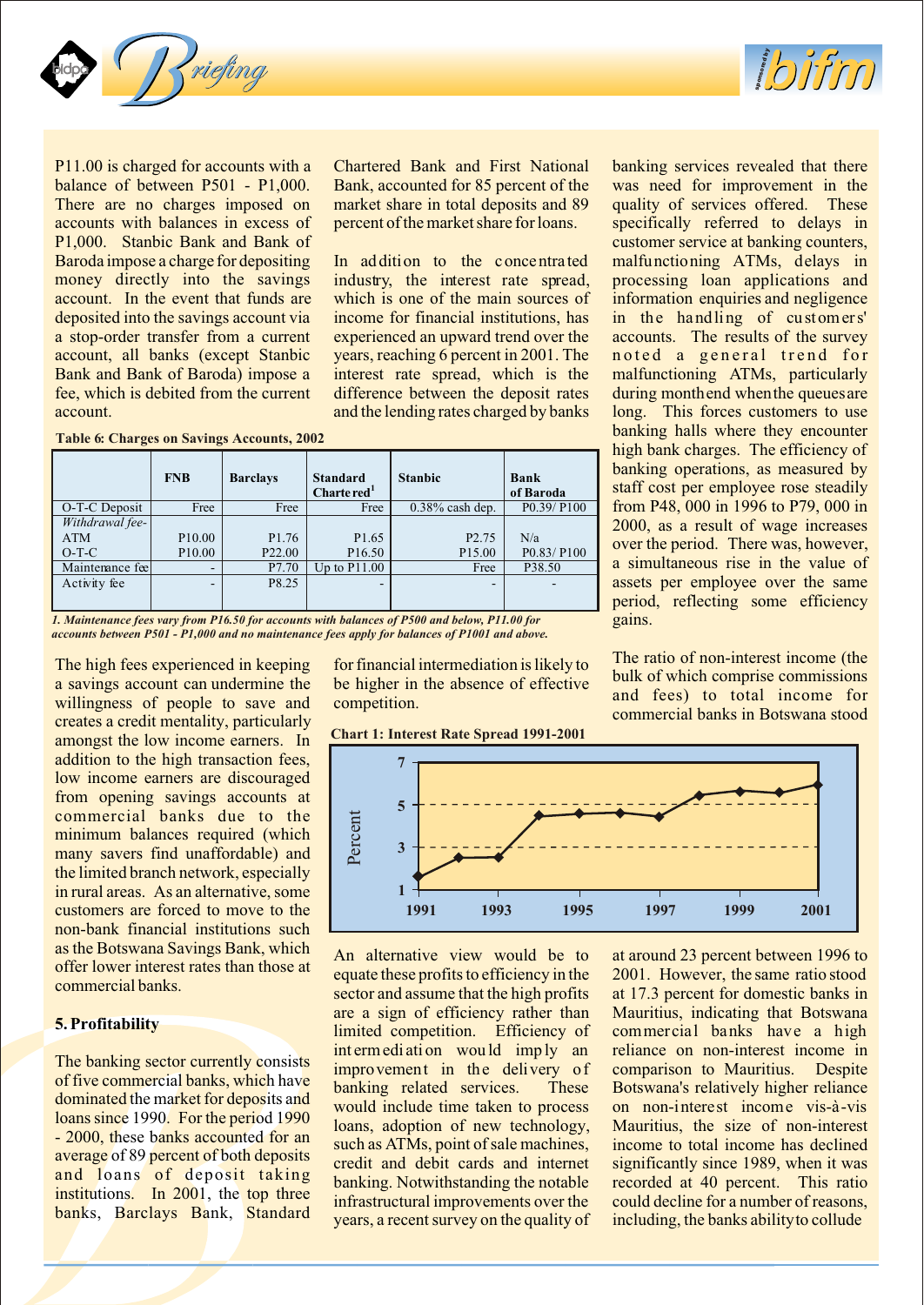



yielding Bank of Botswana ATMs, spend hours queuing in these concerns is for the banking Certificates and the existence of banking halls, and other adjudicator in conjunction with the foreign exchange bureaus, resulting in inefficiencies, which do not justify the central bank to play a more active role some competition for the banks in the fees charged. The similarity in the in the determination of bank charges. area of foreign exchange. quality of services rendered and the The central bank should be in a

assets in the form of Bank of to move between banks in search for in the region and internationally, and<br>Botswana Certificates between 1996 - better services at lower charges. This challenge the validity of these charges 2001 averaged 23 percent. This figure results in banks retaining their client in relation to the cost of providing the compares to the proportion of banks' base and continuing to hike charges. service. Such an active approach assets in the form of treasury bills in would enable the regulators to Mauritius, which amounts to 19 The smallness of the banking sector determine the motivation behind the

Commercial banks in Botswana, with high charge for another transaction<br>their relatively high levels of within the same bank leaving the their relatively high levels of within the same bank, leaving the profitability, charge high bank fees, customer with very limited options profitability, charge high bank fees, customer with very limited options.<br>which continue to increase annually. The combined effect of relatively high which continue to increase annually. The combined effect of relatively high<br>The hikes in the bank charges have hank charges and unsatisfactory The hikes in the bank charges have bank charges and unsatisfactory<br>not, however been implemented in service standards serves to erods the not, however been implemented in service standards serves to erode the conjunction with improvements in the country's competitiveness in the conjunction with improvements in the country's competitiveness in the quality of services provided. Instead, region and its attractiveness as an quality of services provided. Instead, region and its attractiveness as an any improvements in services come investment destination as well as any improvements in services come investment destination, as well as with a membership fee or an undermine the sustainability of the with a membership fee or an undermine the sustainability of the additional charge (such as prestige International Financial Services banking offered by Barclays Bank). Centre. Despite these high fees, customers

in different areas, investment in high still experience malfunctioning The essential step towards addressing structure of the bank charges across position to monitor and compare these<br>banks makes it difficult for customers charges with those set by other banks The proportion of commercial banks' banks makes it difficult for customers charges with those set by other banks better services at lower charges. This challenge the validity of these charges

percent, over the same period. Thus, and the absence of direct control by annual increments in charges and Botswana banks are relatively more the central bank to intervene ascertain what proportion of the the central bank to intervene reliant on the risk-free, high yielding (especially with regards to bank increase is justified as cost recovering assets. This may result in banks charges) have allowed banks to as opposed to unwarranted increases having less of an incentive to become impose monopolistic charges for the that result in banks earning high innovative in the provision of banking services rendered to customers. profits at the expense of the public. A services. Although the banks avoid imposing more effective customer complaints identical charges, one can observe that system is required to at least ensure **Conclusion** the absence of a transaction charge in a that customers come close to getting particular bank is normally offset by a good value for money. International Financial Services

| <b>Attachment 1: CURRENT ACCOUNT</b> |  |
|--------------------------------------|--|
| (Costs inclusive of VAT)             |  |

(max P5)

 *Percentage change*

|                                         | <b>FNB</b>       | <b>BARCLAYS</b> | <b>STANDARD</b> | <b>STANBIC</b> | <b>BANK OF</b><br><b>BARODA</b> |
|-----------------------------------------|------------------|-----------------|-----------------|----------------|---------------------------------|
| <b>CHEQUE FEES</b>                      |                  |                 |                 |                |                                 |
| Cheque book $(40 \text{ pages})$ , 2002 | 15.00            | Free            | Free            | 27.50          | 16.50                           |
| Previous year, 2001                     | 20.00            | Free            | Free            | 20.00          | 10.00                           |
| Percent change                          | $-25%$           |                 |                 | 37.5%          | 65%                             |
|                                         |                  |                 |                 |                |                                 |
| Cheque encashment, 2002                 | 4.00 debit fee   | 22.00           | 16.50           | 5.50           | 0.83 per P100                   |
| Previous year, 2001                     | 4.00 debit fee   | 14.00           | 10.00           | 4.00           | 0.83                            |
| Percentage change                       |                  | 57%             | 65%             | 37.5%          |                                 |
|                                         |                  |                 |                 |                |                                 |
| Bank Cheque (customer), 2002            | 40.00 per cheque | 38.50           | 38.50           | 49.50          | 44.00                           |
| Previous year, 2001                     | 30.00 per cheque | 35.00           | 35.00           | 40.00          | 25.00                           |
| Percentage change                       | 33%              | 10%             | 10%             | 23.8%          | 76%                             |
|                                         |                  |                 |                 |                |                                 |
| Bank Cheque (non-customer), 2002        | 65.00 per cheque |                 | 71.50           |                |                                 |
| Previous year, 2001                     | 60.00 per cheque | 60.00           |                 |                | 35.00                           |
| Percentage change                       | 8%               |                 |                 |                |                                 |
|                                         |                  |                 |                 |                |                                 |
|                                         |                  |                 |                 |                |                                 |

*65%*

*17%*